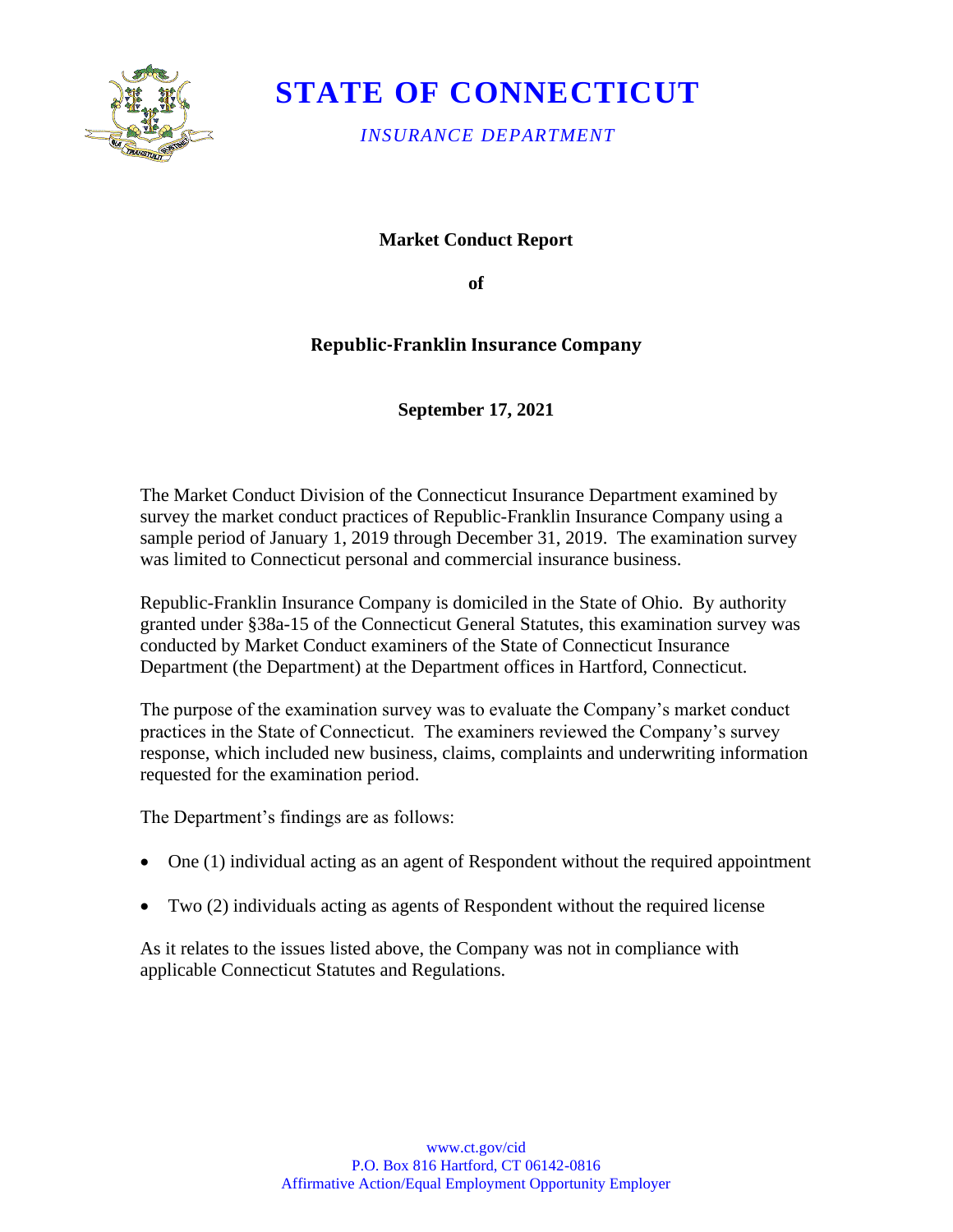

## STATE OF CONNECTICUT

INSURANCE DEPARTMENT

IN THE MATTER OF: DOCKET MC 21-57

REPUBLIC-FRANKLIN INSURANCE COMPANY: 

### STIPULATION AND CONSENT ORDER

It is hereby stipulated and agreed between Republic-Franklin Insurance Company and the State of Connecticut Insurance Department by and through Andrew N. Mais, Insurance Commissioner to wit:

#### I

WHEREAS, pursuant to a Market Conduct examination, the Insurance Commissioner alleges the following with respect to Republic-Franklin Insurance Company:

- 1. Republic-Franklin Insurance Company, hereinafter referred to as Respondent, is domiciled in the State of Ohio and is licensed to transact property and casualty insurance in the State of Connecticut. The NAIC company code number is 12475.
- 2. From January 15, 2021 through September 17, 2021, the Department conducted an examination of Respondent's market conduct practices in the State of Connecticut covering the period January 1, 2019 through December 31, 2019.
- 3. During the period under examination, Respondent failed to follow established practices and procedures to ensure compliance with statutory requirements resulting in instances of:
	- a) One (1) individual acting as an agent of Respondent without the required appointment
	- b) Two (2) individuals acting as agents of Respondent without the required license
- 4. The conduct described in paragraph three is in violation of Sections 38a-702b and 38a-702m of the Connecticut General Statutes and constitutes cause for the imposition of a fine or other administrative penalty under Sections 38a-2 and 38a-41 of the Connecticut General Statutes.

www.ct.gov/cid P.O. Box 816 Hartford, CT 06142-0816 Affirmative Action/Equal Employment Opportunity Employer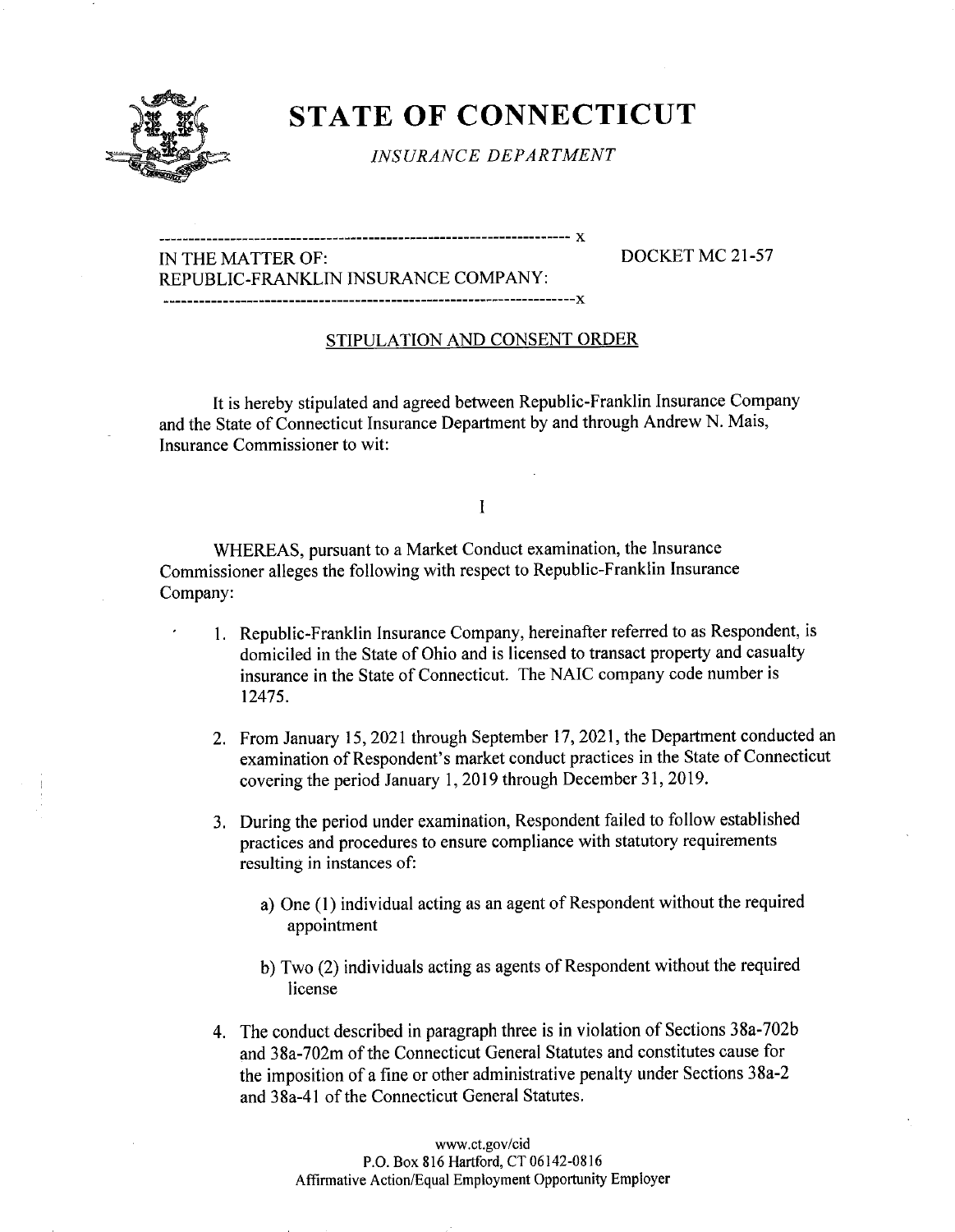- 2. WHEREAS, Respondent agrees to undertake a complete review of its practices and procedures, with respect to those areas of concern, as described in the Market Conduct Report and this Stipulation, so that those areas of concern are compliant with Connecticut Statutes; and
- 3. WHEREAS, Respondent agrees to provide the Insurance Commissioner with a full report of findings and a summary of actions taken to comply with the requirements of paragraph two of this Section within ninety (90) days of the date of this document: and
- 4. WHEREAS, Respondent agrees to pay a tine in the amount of \$11,500 for the violations described herein; and
- 5. WHEREAS, Respondent, being desirous of terminating administrative action without the necessity of a formal hearing or further litigation, does consent to the making of this Consent Order and voluntarily waives:
	- a. any right to notice and a hearing; and
	- b. any requirements that the Insurance Commissioner's decision contain a statement of findings of fact and conclusions of law; and
	- c. any and all rights to object to or challenge before the Insurance Commissioner or in any judicial proceeding any aspect, provision or requirement of this Stipulation

NOW THEREFORE, upon the consent of the parties, it is hereby ordered and adjudged:

- 1. That the Insurance Commissioner has jurisdiction of the subject matter of this administrative proceeding.
- 2. That Respondent is fined the sum of Eleven Thousand Five Hundred Dollars (\$11.500) for the violations herein above described.

Republic-Franklin Insurance Company By: (Representative of Insurance Company)